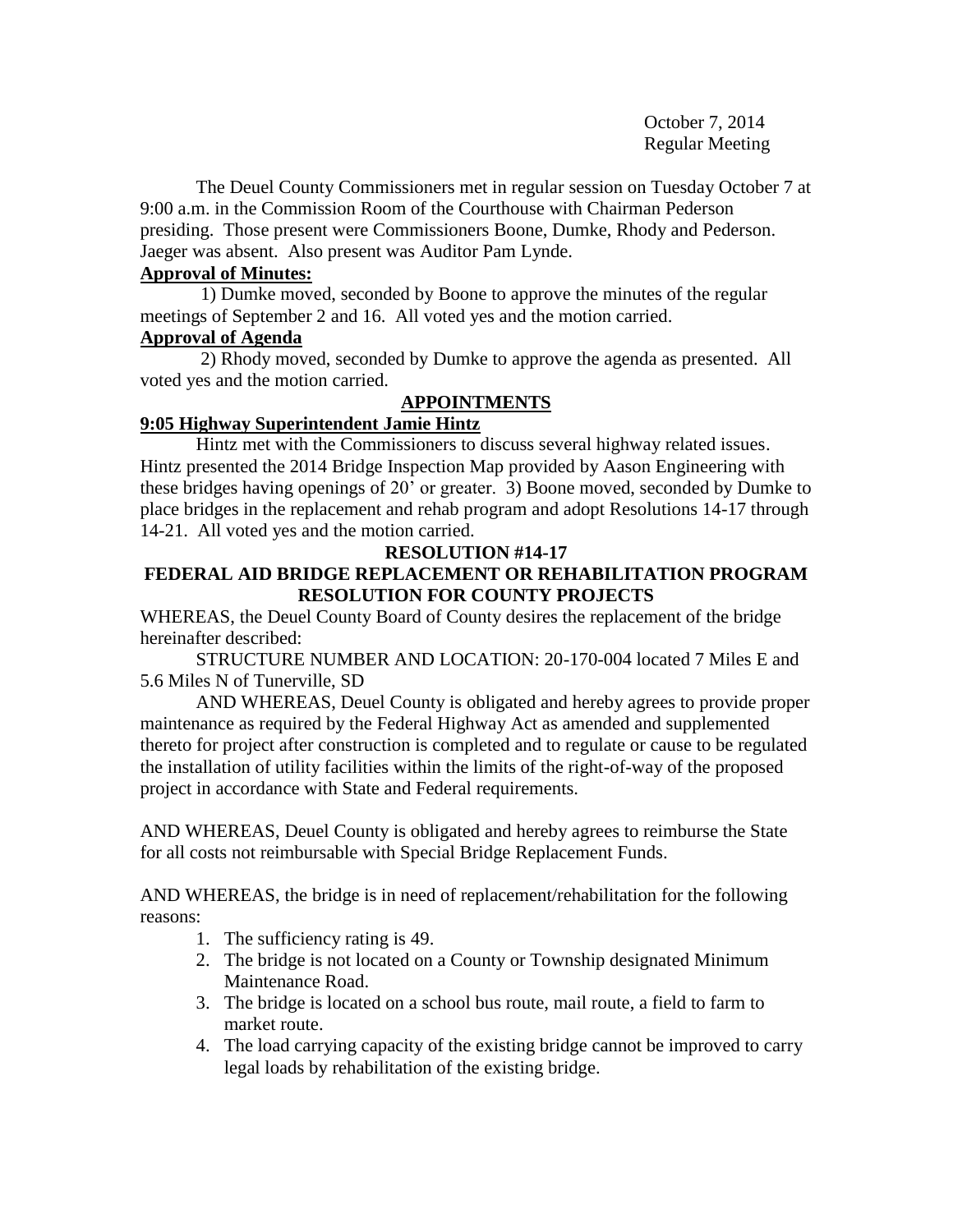NOW THEREFORE BE IT RESOLVED, that the South Dakota Department of Transportation be and hereby is authorized and requested to program for construction, in accordance with the "Secondary Road Plan" and the State's "Standard Specifications for Roads and Bridges", the bridge replacement or rehabilitation project at the above described location. Items to be handled by State Forces with Federal Participation will include hydraulic study review, foundations investigation (if necessary), plan reviews, and construction administration.

Estimated Cost of Project Including Engineering:

Federal Share (80%):

Local Share (20%):

Proposed Year of Construction:

Vote of the Commissioners: Yes 5 No 0 Dated at Clear Lake, SD, this 7th day of October, 2014.

ATTEST:

Pam L. Lynde, County Auditor Lynn Pederson, Chairman

#### **RESOLUTION #14-18 FEDERAL AID BRIDGE REPLACEMENT OR REHABILITATION PROGRAM RESOLUTION FOR COUNTY PROJECTS**

WHEREAS, the Deuel County Board of County desires the replacement of the bridge hereinafter described:

STRUCTURE NUMBER AND LOCATION: 20-008-220 located 6 Miles N and 1.8 Miles E of Estelline, SD

AND WHEREAS, Deuel County is obligated and hereby agrees to provide proper maintenance as required by the Federal Highway Act as amended and supplemented thereto for project after construction is completed and to regulate or cause to be regulated the installation of utility facilities within the limits of the right-of-way of the proposed project in accordance with State and Federal requirements.

AND WHEREAS, Deuel County is obligated and hereby agrees to reimburse the State for all costs not reimbursable with Special Bridge Replacement Funds.

AND WHEREAS, the bridge is in need of replacement/rehabilitation for the following reasons:

- 1. The sufficiency rating is 63.
- 2. The bridge is not located on a County or Township designated Minimum Maintenance Road.
- 3. The bridge is located on a Federal Aid Route, a school bus route, mail route, a field to farm to market route.
- 4. The load carrying capacity of the existing bridge cannot be improved to carry legal loads by rehabilitation of the existing bridge.

NOW THEREFORE BE IT RESOLVED, that the South Dakota Department of Transportation be and hereby is authorized and requested to program for construction, in accordance with the "Secondary Road Plan" and the State's "Standard Specifications for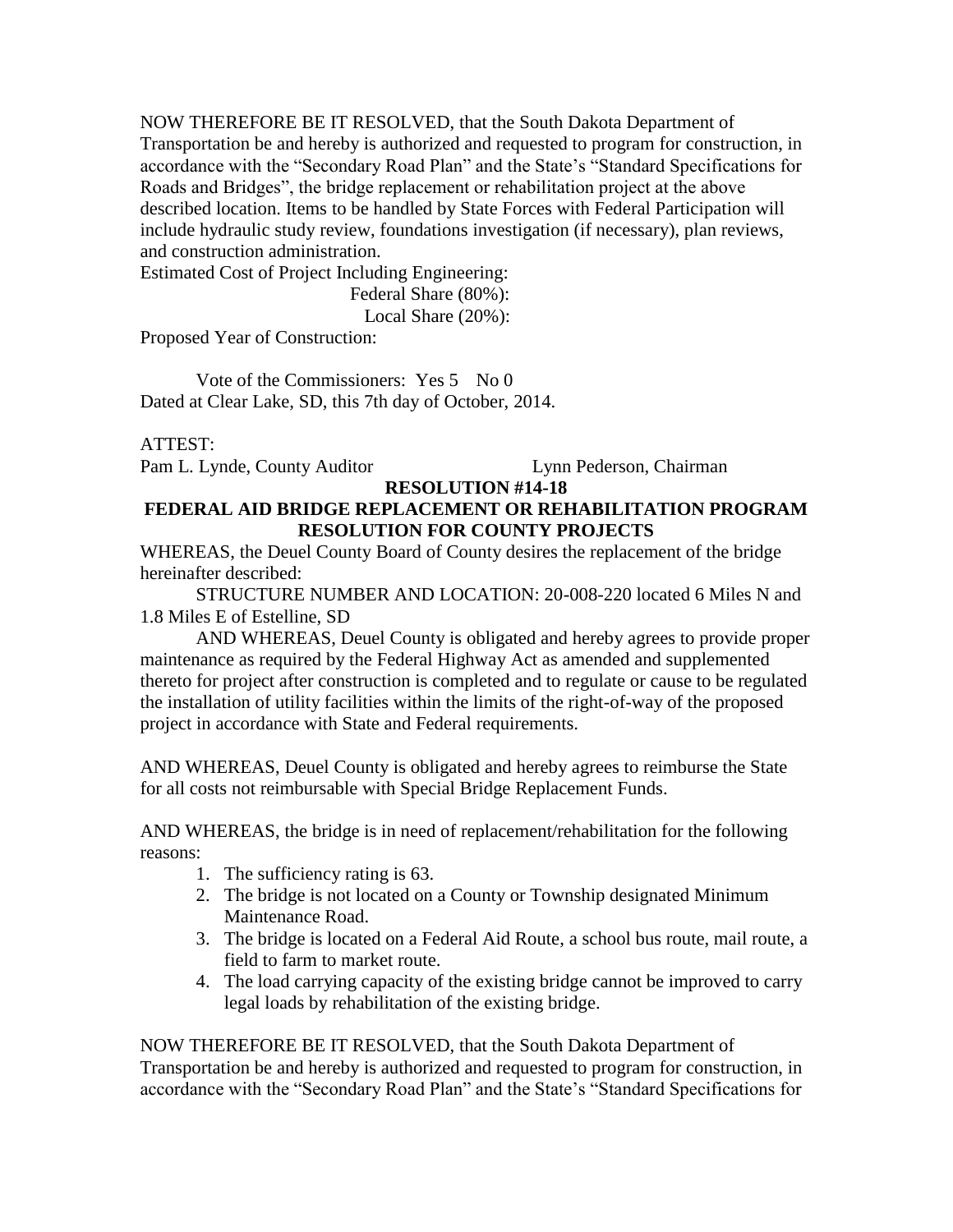Roads and Bridges", the bridge replacement or rehabilitation project at the above described location. Items to be handled by State Forces with Federal Participation will include hydraulic study review, foundations investigation (if necessary), plan reviews, and construction administration.

Estimated Cost of Project Including Engineering:

Federal Share (80%):

Local Share (20%):

Proposed Year of Construction:

Vote of the Commissioners: Yes 5 No 0 Dated at Clear Lake, SD, this 7th day of October, 2014.

ATTEST:

Pam L. Lynde, County Auditor Lynn Pederson, Chairman

#### **RESOLUTION #14-19**

## **FEDERAL AID BRIDGE REPLACEMENT OR REHABILITATION PROGRAM RESOLUTION FOR COUNTY PROJECTS**

WHEREAS, the Deuel County Board of County desires the replacement of the bridge hereinafter described:

STRUCTURE NUMBER AND LOCATION: 20-151-200 located 4 Miles S and 5.18 Miles E of Clear Lake, SD

AND WHEREAS, Deuel County is obligated and hereby agrees to provide proper maintenance as required by the Federal Highway Act as amended and supplemented thereto for project after construction is completed and to regulate or cause to be regulated the installation of utility facilities within the limits of the right-of-way of the proposed project in accordance with State and Federal requirements.

AND WHEREAS, Deuel County is obligated and hereby agrees to reimburse the State for all costs not reimbursable with Special Bridge Replacement Funds.

AND WHEREAS, the bridge is in need of replacement/rehabilitation for the following reasons:

- 1. The sufficiency rating is 43.
- 2. The bridge is not located on a County or Township designated Minimum Maintenance Road.
- 3. The bridge is located on a school bus route, mail route, a field to farm to market route.
- 4. The load carrying capacity of the existing bridge cannot be improved to carry legal loads by rehabilitation of the existing bridge.

NOW THEREFORE BE IT RESOLVED, that the South Dakota Department of Transportation be and hereby is authorized and requested to program for construction, in accordance with the "Secondary Road Plan" and the State's "Standard Specifications for Roads and Bridges", the bridge replacement or rehabilitation project at the above described location. Items to be handled by State Forces with Federal Participation will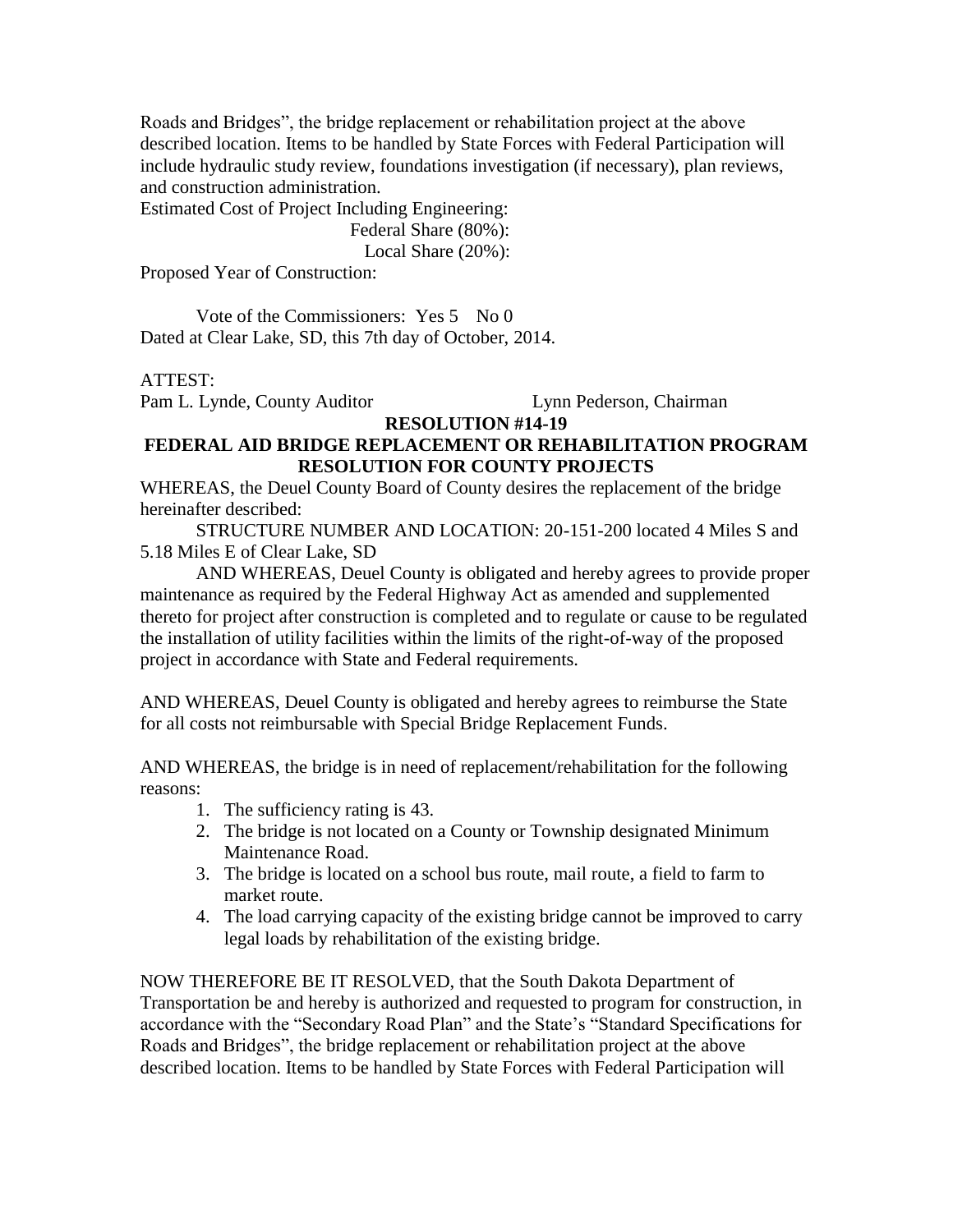include hydraulic study review, foundations investigation (if necessary), plan reviews, and construction administration.

Estimated Cost of Project Including Engineering:

Federal Share (80%):

Local Share (20%):

Proposed Year of Construction:

Vote of the Commissioners: Yes 5 No 0 Dated at Clear Lake, SD, this 7th day of October, 2014.

## ATTEST:

Pam L. Lynde, County Auditor Lynn Pederson, Chairman

### **RESOLUTION #14-20 FEDERAL AID BRIDGE REPLACEMENT OR REHABILITATION PROGRAM RESOLUTION FOR COUNTY PROJECTS**

WHEREAS, the Deuel County Board of County desires the replacement of the bridge hereinafter described:

STRUCTURE NUMBER AND LOCATION: 20-080-287 located 4 Miles W and .7 Miles S of Toronto, SD

AND WHEREAS, Deuel County is obligated and hereby agrees to provide proper maintenance as required by the Federal Highway Act as amended and supplemented thereto for project after construction is completed and to regulate or cause to be regulated the installation of utility facilities within the limits of the right-of-way of the proposed project in accordance with State and Federal requirements.

AND WHEREAS, Deuel County is obligated and hereby agrees to reimburse the State for all costs not reimbursable with Special Bridge Replacement Funds.

AND WHEREAS, the bridge is in need of replacement/rehabilitation for the following reasons:

- 1. The sufficiency rating is 47.
- 2. The bridge is not located on a County or Township designated Minimum Maintenance Road.
- 3. The bridge is located on a school bus route, mail route, a field to farm to market route.
- 4. The load carrying capacity of the existing bridge cannot be improved to carry legal loads by rehabilitation of the existing bridge.

NOW THEREFORE BE IT RESOLVED, that the South Dakota Department of Transportation be and hereby is authorized and requested to program for construction, in accordance with the "Secondary Road Plan" and the State's "Standard Specifications for Roads and Bridges", the bridge replacement or rehabilitation project at the above described location. Items to be handled by State Forces with Federal Participation will include hydraulic study review, foundations investigation (if necessary), plan reviews, and construction administration.

Estimated Cost of Project Including Engineering: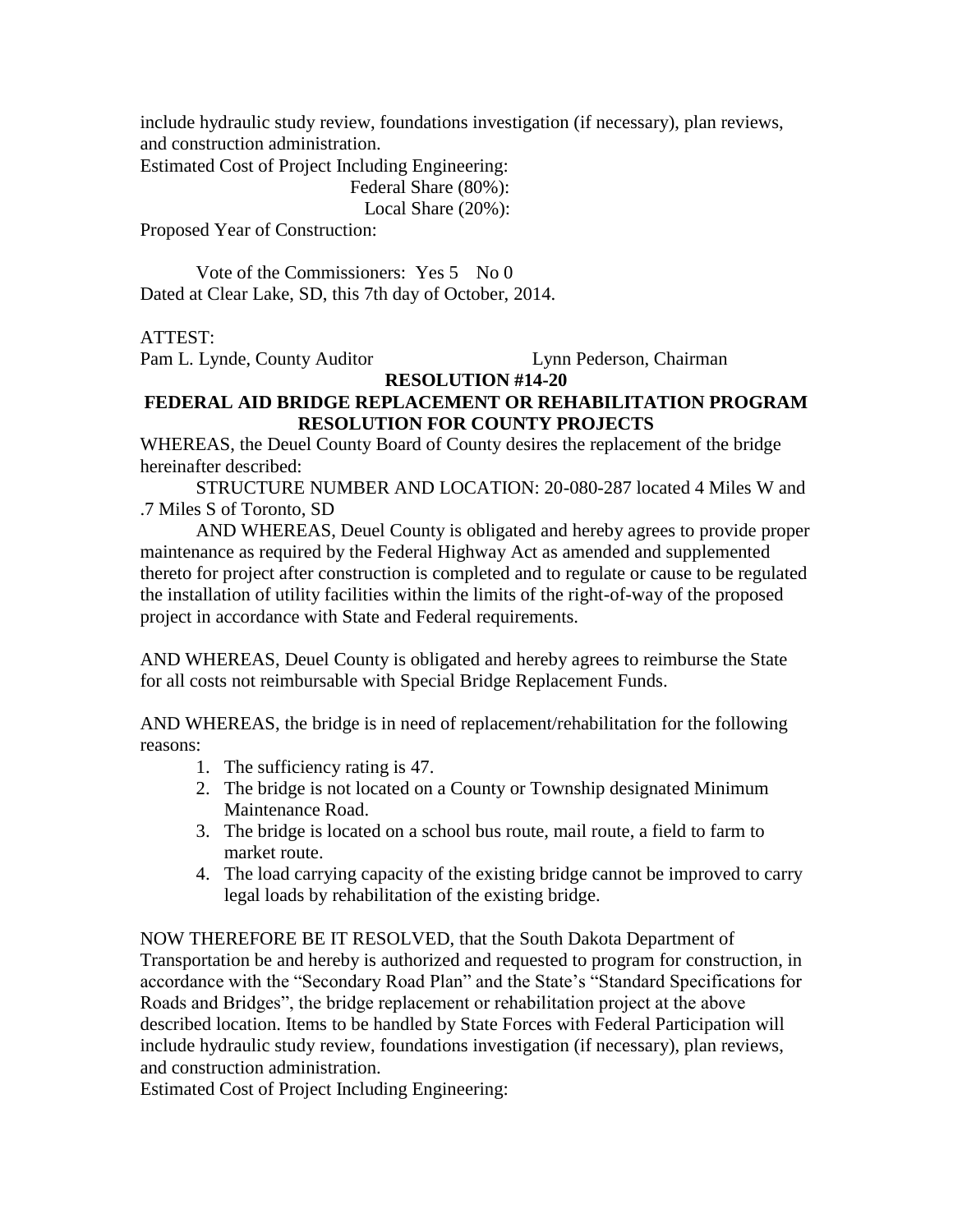Federal Share (80%): Local Share (20%):

Proposed Year of Construction:

Vote of the Commissioners: Yes 5 No 0 Dated at Clear Lake, SD, this 7th day of October, 2014.

ATTEST: Pam L. Lynde, County Auditor Lynn Pederson, Chairman

### **RESOLUTION #14-21 FEDERAL AID BRIDGE REPLACEMENT OR REHABILITATION PROGRAM RESOLUTION FOR COUNTY PROJECTS**

WHEREAS, the Deuel County Board of County desires the replacement of the bridge hereinafter described:

STRUCTURE NUMBER AND LOCATION: 20-200-163 located 3.3 Miles S and 1 Mile W of Gary, SD

AND WHEREAS, Deuel County is obligated and hereby agrees to provide proper maintenance as required by the Federal Highway Act as amended and supplemented thereto for project after construction is completed and to regulate or cause to be regulated the installation of utility facilities within the limits of the right-of-way of the proposed project in accordance with State and Federal requirements.

AND WHEREAS, Deuel County is obligated and hereby agrees to reimburse the State for all costs not reimbursable with Special Bridge Replacement Funds.

AND WHEREAS, the bridge is in need of replacement/rehabilitation for the following reasons:

- 1. The sufficiency rating is 49.
- 2. The bridge is not located on a County or Township designated Minimum Maintenance Road.
- 3. The bridge is located on a Federal Aid Route, a school bus route, mail route, a field to farm to market route.
- 4. The load carrying capacity of the existing bridge cannot be improved to carry legal loads by rehabilitation of the existing bridge.

NOW THEREFORE BE IT RESOLVED, that the South Dakota Department of Transportation be and hereby is authorized and requested to program for construction, in accordance with the "Secondary Road Plan" and the State's "Standard Specifications for Roads and Bridges", the bridge replacement or rehabilitation project at the above described location. Items to be handled by State Forces with Federal Participation will include hydraulic study review, foundations investigation (if necessary), plan reviews, and construction administration.

Estimated Cost of Project Including Engineering:

 Federal Share (80%): Local Share (20%):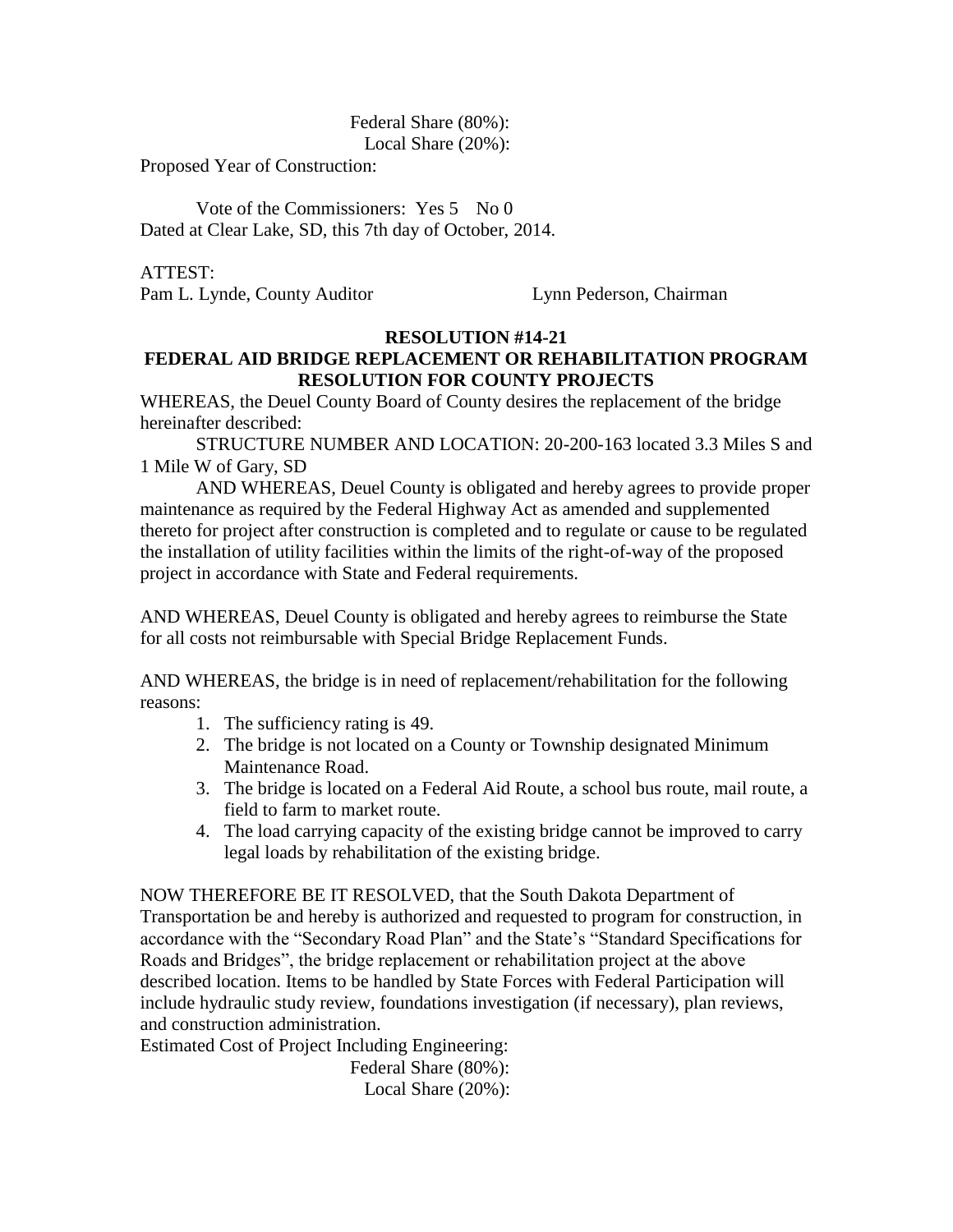Proposed Year of Construction:

Vote of the Commissioners: Yes 5 No 0 Dated at Clear Lake, SD, this 7th day of October, 2014.

#### ATTEST:

Pam L. Lynde, County Auditor Lynn Pederson, Chairman 4) Rhody moved, seconded by Boone to declare surplus scrap iron and wood posts, scrap value. All voted yes and the motion carried. Hintz said he got two quotes for deicing sand, 85.00 ton Johnson Seed; 72.00 ton Meridian. 5) Dumke moved, seconded by Rhody to raise wage of Richard Eidet to 12.25 hr. six month pay increase. All voted yes and the motion carried. Hintz said the Grange Twp bridge project is done, between sections 22 and 23 on  $470<sup>th</sup>$  Ave.

#### **10:00 Sheriff Dave Solem**

Solem met with the Commissioners to discuss hiring a full time dispatcher. 6) Dumke moved, seconded by Boone to hire Mindy Dailey as full time dispatcher at 10.50 hr. beginning Oct. 8. All voted yes and the motion carried.

### **10:30 Coroner Darren Houseman**

Houseman met with the Commissioners to ask for an increase in county burial fees. The current policy is \$2350 for a county funeral and \$250 for grave opening and closing. Fees have not been revised since 1999. He stated he is looking for an increase in traditional side of burials. He said that Codington County pays \$3952 all inclusive; Yellow Medicine County \$3900.

### **11:00 Drainage Board**

7) Rhody moved, seconded by Boone to adjourn as the County Commission and reconvene as the Drainage Board. All voted yes and the motion carried. Laron Krause, K & K Farms Inc made application to drain on the SE1/4 28-115-49 with the water flowing to the east on to land in SW1/4 of 27-115-49. He had secured the sign off of joining landowners, township concerning the road and had the NRCS wetland determination. 8) Dumke moved, seconded by Boone to approve and issue permit #D14- 16 on the above described property. All voted yes, motion carried. 9) Dumke moved, seconded by Rhody to adjourn as Drainage Board and reconvene as County Commission. All voted yes and the motion carried.

#### **NEW BUSINESS**

#### **Approve Cash Balance Sheet, Treasurer List of Accounts**

10) Dumke moved, seconded by Rhody to approve the cash balance sheet for the month of August. All voted yes and the motion carried.

# **DEUEL COUNTY AUDITOR'S ACCOUNT WITH TREASURER**

| <b>END OF MONTH CASH BALANCE</b> | September-14 |             |  |
|----------------------------------|--------------|-------------|--|
| CASH TOTAL                       | S.           | 1,878.67    |  |
| <b>CHECKS TOTAL</b>              |              | \$31,042.21 |  |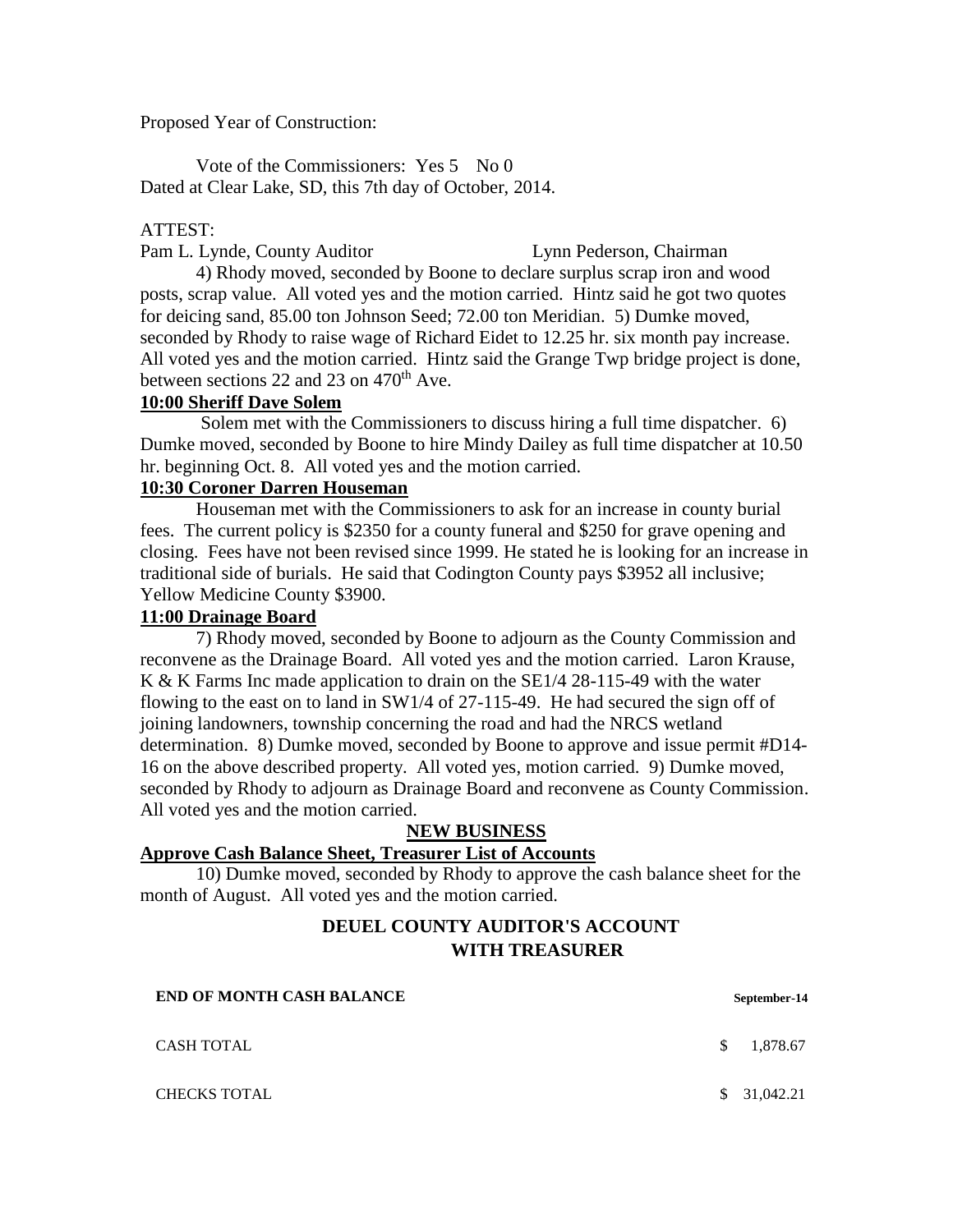| <b>CASH ITEM</b>                         |                                  |                               |            |             | \$           | 0.00           |
|------------------------------------------|----------------------------------|-------------------------------|------------|-------------|--------------|----------------|
| <b>CASH CHANGE SHERIFF</b>               |                                  |                               |            |             | \$           | 50.00          |
| TOTAL CASH ASSETS ON HAND                |                                  |                               |            |             | \$           | 32,970.88      |
| <b>CHECKING ACCOUNT BALANCE</b>          |                                  |                               |            |             |              | \$400,479.31   |
| MM DNB NATIONAL BANK                     |                                  |                               |            |             | $\mathbb{S}$ | 4,051.70       |
| PREMIUM MM FIRST BANK & TRUST OF TORONTO |                                  |                               |            |             |              | \$2,984,149.91 |
| <b>CREDIT CARDS</b>                      |                                  |                               |            |             | \$           |                |
| CD'S                                     | \$250,000<br><b>DNB</b>          | <b>FIRST BANK &amp; TRUST</b> |            |             | \$           | 250,000.00     |
| <b>REVOLVING LOAN</b>                    |                                  |                               |            |             | $\mathbb{S}$ | 72,261.56      |
| <b>GRAND TOTAL CASH ASSETS</b>           | <b>GL CASH BALANCE BY FUNDS:</b> |                               |            |             |              | \$3,744,262.36 |
|                                          | <b>GENERAL</b>                   |                               |            |             |              | \$1,210,943.51 |
|                                          | <b>SP REVENUE FUNDS</b>          |                               |            |             |              | \$2,161,285.24 |
| TRUST & AGENCY FUNDS                     |                                  |                               |            |             | \$           | 372,033.61     |
|                                          | townships                        | \$61,322.77                   | Cities     | \$38,592.91 |              |                |
| schools                                  |                                  | \$113,032.38                  | rural fire | \$1,619.28  |              |                |

#### **TOTAL GENERAL LEDGER CASH**

#### **\$ 3,744,262.36**

 The Commissioners also reviewed the Treasurer's account listing with interest rates varying from .01% to .25% for CD's and Money Market Accounts.

#### **Travel, Meeting Date**

 11) Rhody moved, seconded by Pederson to approve and pay travel costs for DOE and Commissioner to attend Geospatial Conference in Mitchell. All voted yes and the motion carried.

 12) Boone moved, seconded by Rhody to change meeting date of first meeting in November from Tuesday Nov. 4 to Thursday Nov. 6 because of General Election. All voted yes and the motion carried.

#### **APPROVAL OF WARRANTS**

13) Rhody moved, seconded by Boone to approve all warrants as presented and those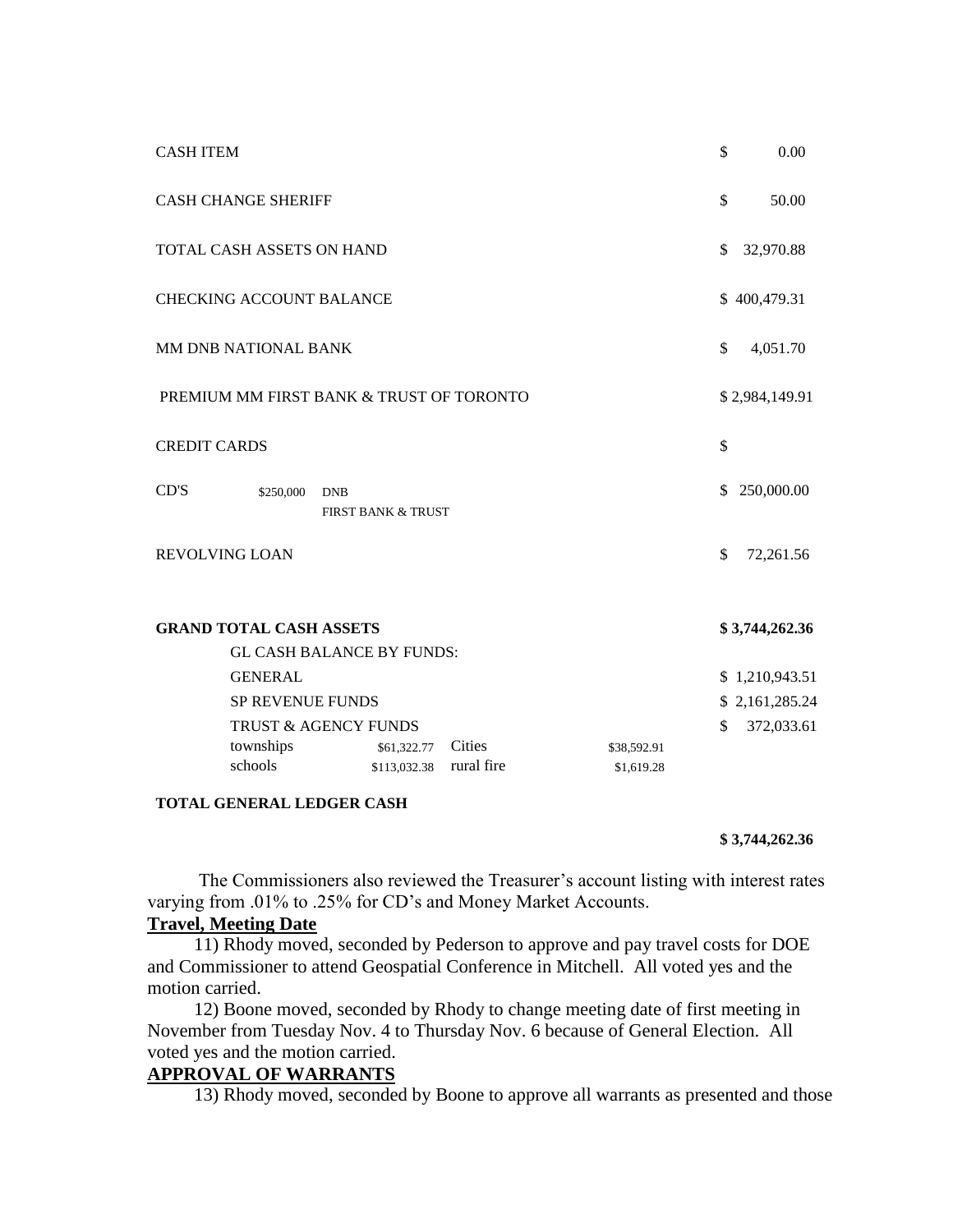paid early to avoid service charge. All voted yes and the motion carried. A-Ox Welding Supply 210.14 Repairs/Supplies, Ace Industrial Supply 183.90 Supplies, Bierschbach Equip & Supply 149.00 Supplies, SD PMB 120.00 Prof Fees, Bjerke Sanitation 228.00 Utilities, Brad's Auto Body 932.00 Repairs, Brian's Glass & Door 427.95 Repairs, Brookings Deuel Rural Water 51.20 Utilities, Cartney Bearing & Supply 201.72 Repairs, CL Building Center 176.00 Equip Rental, CL Building Center 426.45 Repairs, City Of Clear Lake 195.18 Utilities, Clear Lake Courier 157.17 Publications, Codington County Auditor 6006.36 Prisoner Care, Comfort Inn 693.00 Travel, Continental Research Corp 131.91 Supplies, Cowboy Country Stores 103.64 Fuel, Credit Collections Bureau 74.92 Fees Paid, Dakota Portable Toilets 225.00 Rental, Dakotabilities 360.00 Prof Serv, Deuel County Cenex 27007.49 Repairs/Supplies, Deuel County Conservation Dist 2250.00 4th Qrt Appropriation, Deuel County Motor Supply 493.46 Supplies/Repairs, Deuel County Pharmacy 102.78 Supplies, Detco 645.91 Supplies, Diamond Mowers 451.33 Repairs, Diesel Machinery 1680.05 Repairs, DS Solutions 175.00 Prof Serv, Dust-Tex Service 140.29 Mat Rental, ES&S 1067.73 Election Supplies, FedExx 11.47 Supplies, F.J. McLaughlin 7577.00 Cold Mix, Dawn Fritz 74.74 Travel, Bridgestone Americas 18.18 Repairs, Green, Roby, Oviatt, Cummings 878.70 CAA Fees, Gunderson, Evenson, Boyd 399.00 Prof Fee, H-D Electric 200.20 Utilities, H-D Electric 1530.02 Repairs/Supplies, Helena Chemical 2400.00 Chemical, Hillyard 476.96 Supplies, Hintz Trophy Shop 65.00 Supplies, Hurkes Implement 101.26 Repairs, ICAP 2585.66 Comm Svc Worker, I Grow 60.00 Supplies, ITC 2995.40 Phone/Internet, Jebro Inc 17173.68 Road Oil, Susan Kittelson 85.00 Matron Duty, LexisNexis Matthew Bender 229.40 Law Books, Pam Lynde 326.46 Supplies/Travel, Macksteel Warehouse 23.50 Repairs, Mailfinance 618.00 Postage Rental, Maynard's 22.05 Supplies, Menominee Co Sheriff Dept 54.43 Prof Fee, Microfilm Imaging Systems 290.00 Scanning Equip Rental, Minnehaha Co Auditor 531.00 Prof Fees, Mitch's Carpet Cleaning Service 320.10 Carpet Cleaning, Dennis Norton 500.00 Ins Deductible, Northwestern Energy 198.59 Utilities, Office Peeps Inc 1977.05 Supplies/Scanner, Ottertail Power Co 1411.63 Utilities, Pheasantland Industries 224.88 Supplies, Powerplan OIB 69.98 Repairs, Prairie Lakes Healthcare Sys 599.00 Prof Serv, Ramada 228.00 Travel, Best Western Ramkota 278.97 Travel, Running's Supply 35.97 Repairs, Sanford Health Plan 50.00 Flex Fees, Sanford Clinic 2585.75 Health Nurse Contract, Schuneman Equipment 113.60 Repairs, SD DOT 421.46 Prof Serv, SD DOT 2978.62 Fuel, SDPA 55.00 Conference Reg, Sioux Falls Two Way Radio 375.00 Repairs, Titan Machinery 94.19 Repairs, Tool Time 450.00 Equip Rental, Truenorth Steel 32512.98 Culverts, Amy Tvedt 50.00 Web Page, Ultra-Connecting Point 89.50 Prof Serv/Supplies, W.W. Tire Service 3185.00 Repairs/Tires, Wheelco Truck & Trailer Parts 331.14 Repairs, Art Mabry 24/7 Program 475.00 Scram Fees, SD Dept. of Revenue 84,014.33 Funds Due to State, Sanford Health 235.00 Flex Run, Verizon 246.44 Cell Phones Sheriff, Century Link 411.72 911 Trunk Lines, DNB National Bank 12.87 Payroll Process Fee, Sanford Health 55.00 Flex Run, SD Historical Society 27.00 Book, Schools 28,943.82 Taxes, Townships 1105.14 Taxes, Cities 4513.34 Taxes, EDWDD 87.51 Taxes, Rural Fire District 395.11 Taxes, SD Dept. of Revenue 254.14 Excise Tax, Payroll: Commissioners 7297.73. Elections 485.53, Auditor's Office 9056.89, Treasurer's Office8777.76, State's Attorney's Office 6601.74, General Gov't Building 4706.06, Director of Equalization Office 6391.71, Register of Deeds Office 5061.25, Veteran Service Officer 940.87, County Assistance 420.49, 4-H Service Center 409.16, Extension Office 3258.68, Weed & Pest 1868.78,